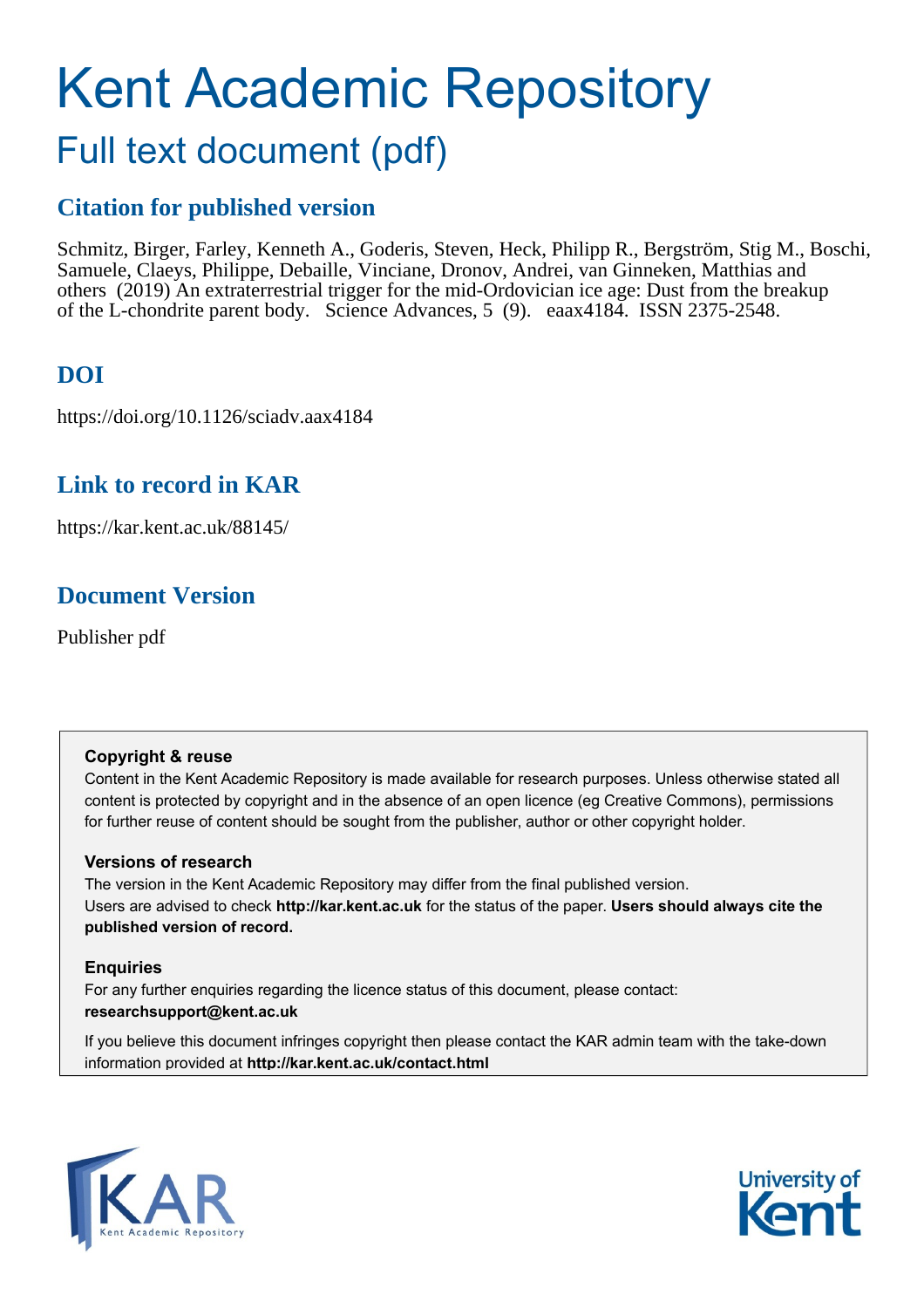#### **PLANETARY SCIENCE**

## **An extraterrestrial trigger forthe mid-Ordovician ice age: Dust from the breakup of the L-chondrite parent body**

Birger Schmitz<sup>1</sup>\*, Kenneth A. Farley<sup>2</sup>, Steven Goderis<sup>3</sup>, Philipp R. Heck<sup>4,5</sup>, Stig M. Bergström<sup>6</sup>, **Samuele Boschi<sup>1</sup> , Philippe Claeys7 , Vinciane Debaille8 , Andrei Dronov9,10, Matthias vanGinneken11, David A.T. Harper12, Faisal Iqbal1 , Johan Friberg1 , Shiyong Liao13,14, Ellinor Martin1 , Matthias M. M. Meier15,16, Bernhard Peucker-Ehrenbrink17, Bastien Soens7 , Rainer Wieler<sup>15</sup>, Fredrik Terfelt<sup>1</sup>** 

**The breakup of the L-chondrite parent body in the asteroid belt 466 million years (Ma) ago still delivers almost a third of all meteorites falling on Earth. Our new extraterrestrial chromite and <sup>3</sup> He data for Ordovician sediments show that the breakup took place just at the onset of a major, eustatic sea level fall previously attributed to an Ordovician ice age. Shortly after the breakup, the flux to Earth of the most fine-grained, extraterrestrial material increased by three to four orders of magnitude. In the present stratosphere, extraterrestrial dust represents 1% of all the dust and has no climatic significance. Extraordinary amounts of dust in the entire inner solar system during >2 Ma following the L-chondrite breakup cooled Earth and triggered Ordovician icehouse conditions, sea level fall, and major faunal turnovers related to the Great Ordovician Biodiversification Event.**

#### **INTRODUCTION**

During the past 500 million years (Ma), Earth has experienced three major ice ages (*1*). We live in the latest ice age that began in the Late Eocene, ~35 Ma ago, after more than 230 Ma of ice-free high-latitude continental regions. The preceding major ice age lasted from the Late Devonian to the mid-Permian, leaving behind extensive glacial deposits over ancient Gondwanaland. The oldest major Phanerozoic ice age peaked in the Late Ordovician, as indicated by glacial deposits in, e.g., North and South Africa and South America (*2*, *3*), but sea level records indicate that ice age conditions may have started already in the mid-Ordovician (*4*–*7*). Although much of Earth's short-term climate variability is astronomically paced, as expressed by the Milankovitch cycles, the fluctuations on a 10- to 100-Ma scale between greenhouse and icehouse climates are generally explained in terms of Earth-bound causes, such as the closing or opening of seaways, uplift of mountain chains, or changes in atmospheric  $CO<sub>2</sub>$ concentrations (*1*).

Here, we focus on an interval of the geological record that has been proposed to represent the onset of the Ordovician ice age and

Copyright © 2019 The Authors, some rights reserved: exclusive licensee American Association for the Advancement of Science. No claim to original U.S.Government Works. Distributed under a Creative Commons Attribution License 4.0 (CC BY).

where important faunal turnovers occurred worldwide (*4*, *8*). The interval has been studied in particular detail in Baltoscandia where many well-preserved sedimentary sections are exposed. In these sections, shortly following the transition between the regional Volkhov and Kunda stages (~466 Ma ago), one of the major steps in the so-called Great Ordovician Biodiversification Event (GOBE) is registered (*4*). Similar biodiversity changes are seen in coeval Laurentian sections, indicating a global event (*8*). The GOBE concept refers to a stepwise change over ~30 Ma from a world with relatively low marine invertebrate biodiversity in the Cambrian and Early Ordovician to near-modern levels at the end of the Ordovician (*9*). The literature discusses two seemingly opposing explanations for the faunal and climatic changes in the earliest Kundan (*4*, *10*). Schmitz *et al.* (*10*) showed that the changes appear to coincide with the breakup of the L-chondrite parent body (LCPB; diameter, ~150 km) in the asteroid belt, the largest documented breakup during the past 3 billion years. Besides the abundant L-chondritic meteorites still falling on Earth from this event, common fossil meteorites (1 to 20 cm large) in mid-Ordovician sediments attest to the breakup (*11*). Schmitz *et al.* (*10*) argued that recurrent asteroid impacts on Earth after the LCPB breakup may have spurred increases in biodiversity. This is consistent with the "intermediate disturbance hypothesis" that explains biodiversity increases in recent rain forests under mild stress (*12*). This proposed GOBE-LCPB relation has been challenged on the basis of oxygen-isotope temperature records, interpreted to indicate that the Ordovician biodiversity expansion, including the mid-Ordovician biota turnover, instead relates to a gradual cooling of Earth, culminating with the icehouse conditions in the Late Ordovician (*4*, *13*). Over the past decade, further evidence has accumulated in support of an increase in asteroid impacts during the extended period when the main phase of the GOBE took place (*14*). The craters from these impacts, however, are typically small (diameter, <10 km), and no direct links between these craters and faunal turnovers have been found. The debate about a possible causal connection between the LCPB breakup and GOBE has suffered from a lack

<sup>&</sup>lt;sup>1</sup> Astrogeobiology Laboratory, Department of Physics, Lund University, Lund, Sweden. <sup>2</sup> Division of Geological and Planetary Sciences, California Institute of Technology, Pasadena, CA, USA. <sup>3</sup> Department of Chemistry, Vrije Universiteit Brussel, Brussels, Belgium. <sup>4</sup>Robert A. Pritzker Center for Meteoritics and Polar Studies, The Field Museum of Natural History, Chicago, IL, USA. <sup>5</sup>Department of the Geophysical Sciences, The University of Chicago, Chicago, IL, USA. <sup>6</sup>School of Earth Sciences, The Ohio State<br>University, Columbus, OH, USA. <sup>7</sup>Analytical, Environmental, and Geo-Chemistry, Vrije Universiteit Brussel, Brussels, Belgium. <sup>8</sup>Laboratoire G-Time, Université Libre de Bruxelles, Brussels, Belgium. <sup>9</sup>Geological Institute, Russian Academy of Sciences, Moscow, Russia. <sup>10</sup>Institute of Geology and Oil and Gas Technologies, Kazan (Volga Region) Federal University, Kazan, Russia. 11Royal Belgian Institute of Natural Sciences, Brussels, Belgium. <sup>12</sup>Department of Earth Sciences, Durham University, Durham, UK.<br>Brussels, Belgium. <sup>12</sup>Department of Earth Sciences, Durham University, Durham, UK.<br><sup>13</sup>Purple Mountain Observatory, Chinese Academy of Sc Center for Excellence in Comparative Planetology, Hefei, China. <sup>15</sup>Department of Earth Sciences, ETH Zürich, Zürich, Switzerland. <sup>16</sup>Naturmuseum St. Gallen, St. Gallen, Switzerland. 17Department of Marine Chemistry and Geochemistry, Woods Hole Oceanographic Institution, Woods Hole, MA, USA. \*Corresponding author. Email: birger.schmitz@nuclear.lu.se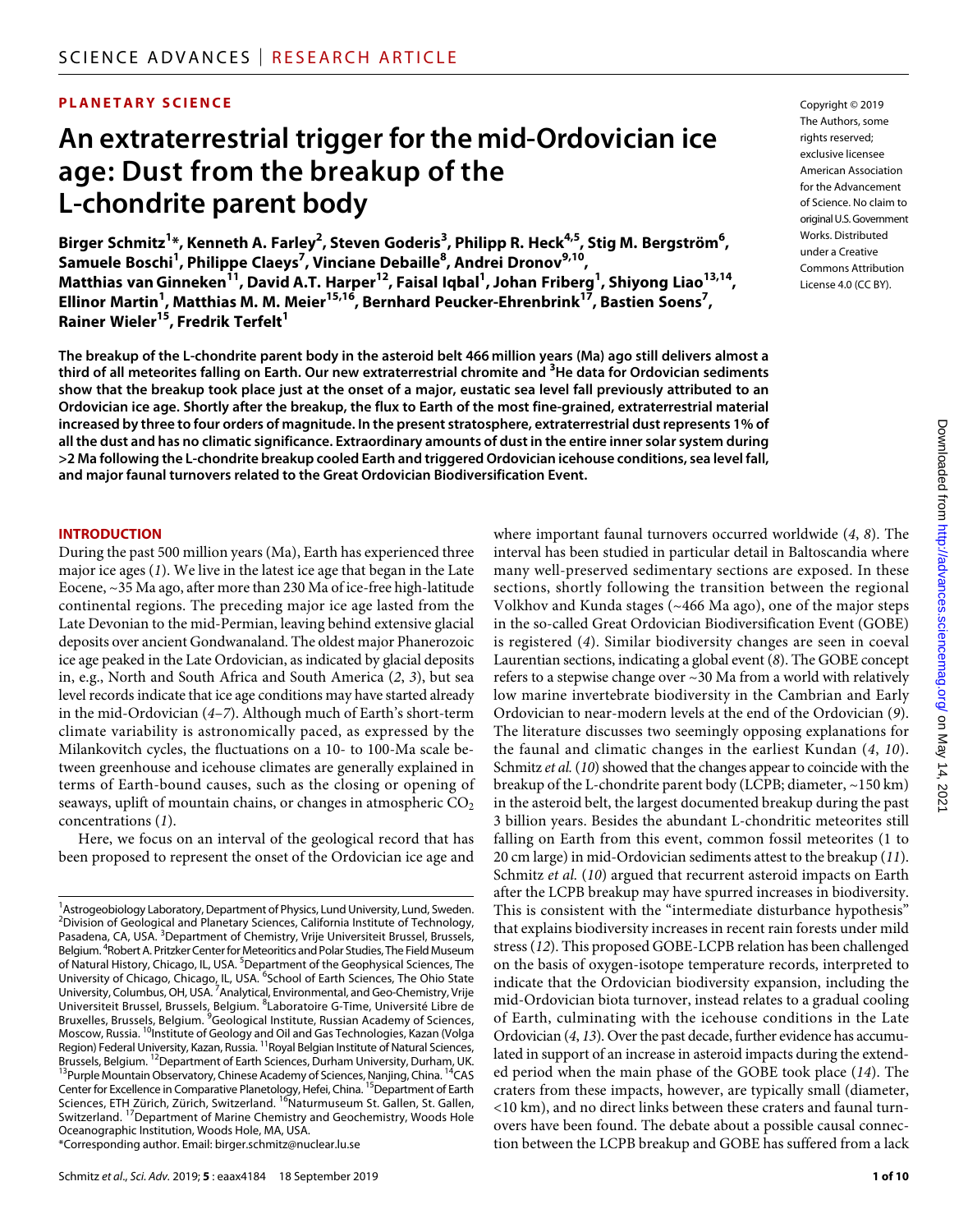of data concerning the precise, high-resolution timing of the breakup in relation to terrestrial biotic and climatic events (*10*). Our previous less detailed chrome-spinel data placed the breakup at a stratigraphic level somewhere in the lower part of the *Lenodus variabilis* Conodont Zone, corresponding to an age of ~466 Ma ago according to the 2012 Geologic Time Scale (*15*). This age agrees with ~470-Ma Ar-Ar isotopic ages for shocked, recently fallen L chondrites [e.g., (*16*)].

The abundant fossil meteorites in mid-Ordovician limestone are associated with the conspicuous Täljsten interval that represents a unique episode of eustatic sea level lowstand (Fig. 1 and fig. S3) (*11*, *17*–*19*). The Täljsten has been interpreted as a lowstand systems tract of the Kunda depositional cycle (*18*, *19)* and is traceable over most of Baltoscandia but also in Laurentia, Siberia, Gondwana, and the Yangtze platform (fig. S3). To resolve whether the LCPB breakup directly affected Earth's climate and biota, we here use new highresolution, multiparameter data (chrome spinel and He and Os isotopes) to locate the precise level in the sedimentary strata that corresponds to the LCPB event. We compare these data with previous noble gas data for chromite grains from large fossil meteorites (*20*, *21*) that can be used for an independent assessment of the timing of the LCPB breakup. A multiparameter approach is required because of the potentially different transport mechanisms and routes to Earth for different size fractions of asteroid breakup products, as well as uncertainties in sedimentation rates. As will be discussed, it is not simple to relate the first signal of L-chondritic material in a stratigraphic column to the precise time of the breakup of the LCPB in the asteroid belt.

#### **A multiparameter approach**

We investigated marine limestone exposed in the composite Hällekis-Thorsberg section at Kinnekulle in southern Sweden and in the Lynna River section near St. Petersburg in Russia. These are two "classical" sections studied in detail from many paleontological and sedimentological aspects [see (*4*, *11*)]. The abandoned Hällekis Quarry encompasses also the interval of limestone that has yielded >130 fossil meteorites in the active Thorsberg Quarry 4 km to the southeast (Fig. 1) (*11*, *22*). The meteorites are all (except one) L chondrites, and they have been found over the entire 5-m stratigraphic interval quarried at Thorsberg, starting at the base of the bed informally named Arkeologen by quarry workers (Fig. 2). Measurements of  $^{21}$ Ne in chromite grains from meteorites at different levels in the quarry have yielded consecutively longer cosmic ray exposure (CRE) ages, from ca. 0.1 to 1.2 Ma, with increasing stratigraphic height (*20*, *21*). This progression is best explained by all the meteorites originating from a single breakup event and reaching Earth after different exposure times to cosmic rays in space. The age succession is consistent with generally accepted average sedimentation rates for the strata (2 to 4 mm ka−1) [e.g., (*23*)]. The 21Ne data place the LCPB breakup at a stratigraphic level between ~0.4 and 1.2 m below the base of the Arkeologen bed (Fig. 3; see Supplementary Text regarding the uncertainties of this dating approach).

Shortly after the LCPB breakup, the flux of L-chondritic material to Earth may have increased gradually, a change that would be difficult to determine with confidence because a constant meteorite flux during a period when sedimentation rates decrease would yield the same grain abundance signal in the limestone as a gradually increasing flux. We can circumvent this problem by studying the change in the ratios between grains from L chondrites and other meteorite groups. Existing chrome-spinel data show that the meteorite flux to Earth before and after the LCPB breakup was very different (*24*). Studies of sediments that formed about 1 Ma before the breakup show that different types of, today very rare, achondritic



**Fig. 1. The mid-Ordovician Hällekis section in southern Sweden.** The red line represents the stratigraphic level (at −1 m in this study) that corresponds to the time of the breakup of the LCPB in the asteroid belt. At this level, there is a change in the strata in abundance and types of extraterrestrial chrome-spinel grains. A low-abundance, mixed micrometeorite assemblage is replaced by a high-abundance assemblage completely dominated by L-chondritic grains. At the same level, the grain size of bioclastic limestone fragments begins to increase, indicating onset of a gradual sea level fall that culminates with the conspicuous Täljsten lowstand deposit traceable over most of Baltoscandia and likely also globally. Asteroid breakup artwork by Don Davis. (Photo credit: Birger Schmitz, Lund University)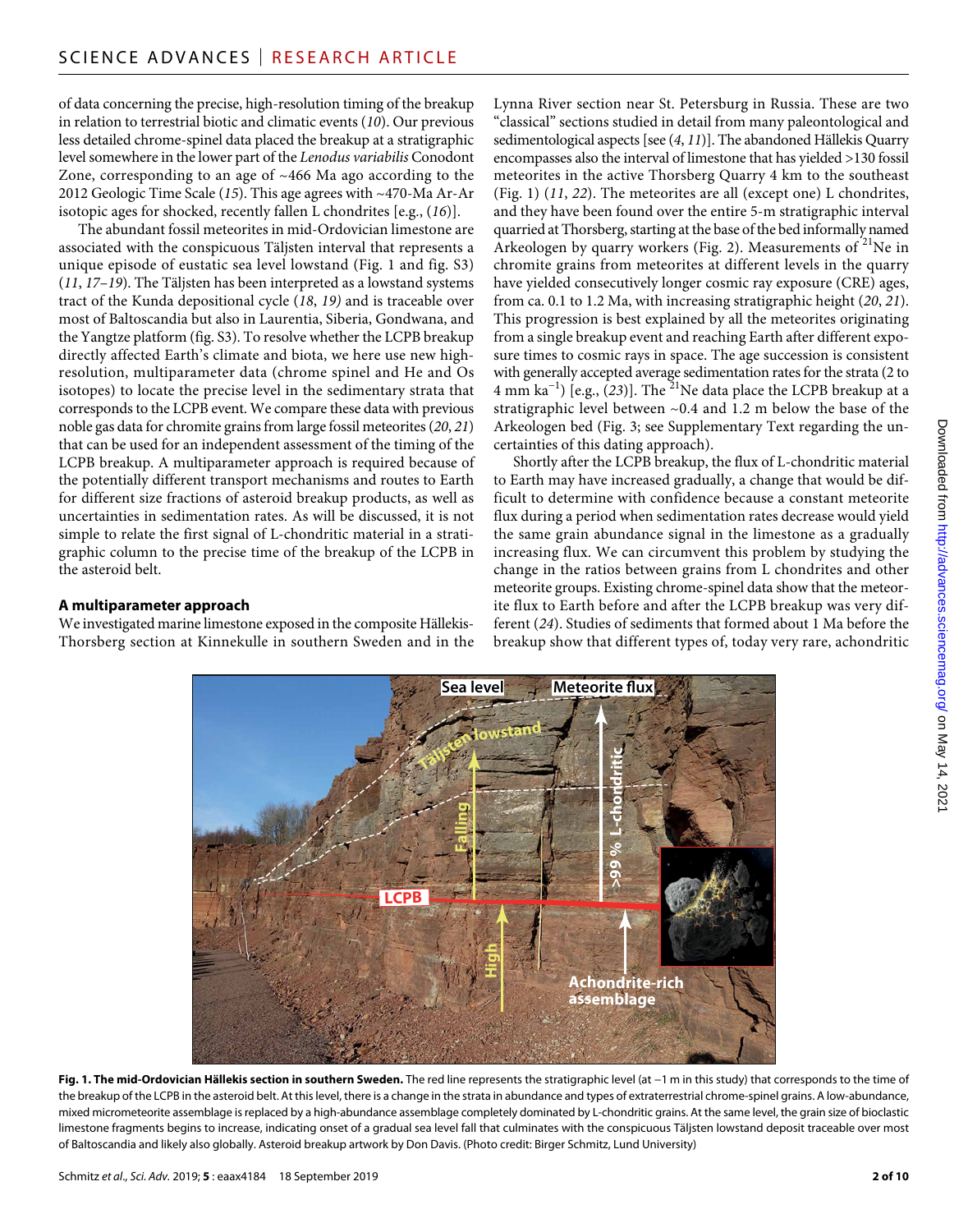#### SCIENCE ADVANCES | RESEARCH ARTICLE



Downloaded from http://advances.sciencemag.org/ on May 14, 202 on May 14, 2021 <http://advances.sciencemag.org/> Downloaded from

**Fig. 2. Stratigraphic scheme for the composite Hällekis-Thorsberg section and distribution of equilibrated ordinary chondritic chromite (EC) grains through the**  section. The stratigraphic interval is marked over which >130 fossil meteorites have been found in the Thorsberg Quarry. In 18 samples studied representing 791 kg of rock spanning the interval from −9 to −1 m relative to the base of the Arkeologen bed, we found only 15 EC grains >63 µm, i.e., 2 grains per 100 kg, which is about the same number of grains that we find per kilogram in samples in the overlying ca. 7 m of section. At −1 m, we also see a change in the abundance ratios of H, L, and LL chondritic grains from an evenly mixed assemblage to one completely dominated by L-chondritic grains. The results in the figure build on a total of 1320 kg of limestone dissolved in acids and searched for chrome spinels (see also fig. S1). TS, Täljsten lowstand deposit.

micrometeorites made up  $\sim$  15 to 34% of the flux. In the same beds, the three different groups of ordinary chondrites, H, L, and LL, make up about a third each of the ordinary chondritic micrometeorites. After the LCPB breakup, the total flux of extraterrestrial chromite grains ( $>63 \mu m$ ) increased by two to three orders of magnitude, and >99% of the chromites found are L chondritic (Figs. 1 and 2).

We know that Ordovician sediment-dispersed chromite grains originate from micrometeorites because of their high concentrations of solar wind–implanted Ne and He (*21*, *25*). Solar wind ions only penetrate a few nanometers; hence, our chromite grains must, at some time, have shared surface with the enclosing silicate micrometeoroid. Large micrometeoroids  $(>0.1$  mm) containing  $>32$ -µm chromite grains would normally require on the order of 0.3 to 2 Ma to reach Earth through Poynting-Robertson light drag from a breakup in the inner asteroid belt (table S5) (*21*). Their first appearance in the strata may thus not reflect the precise time of the LCPB breakup. The most fine-grained, micrometer-sized dust from a breakup will have much shorter transfer times, in the order of 10 thousand years (ka).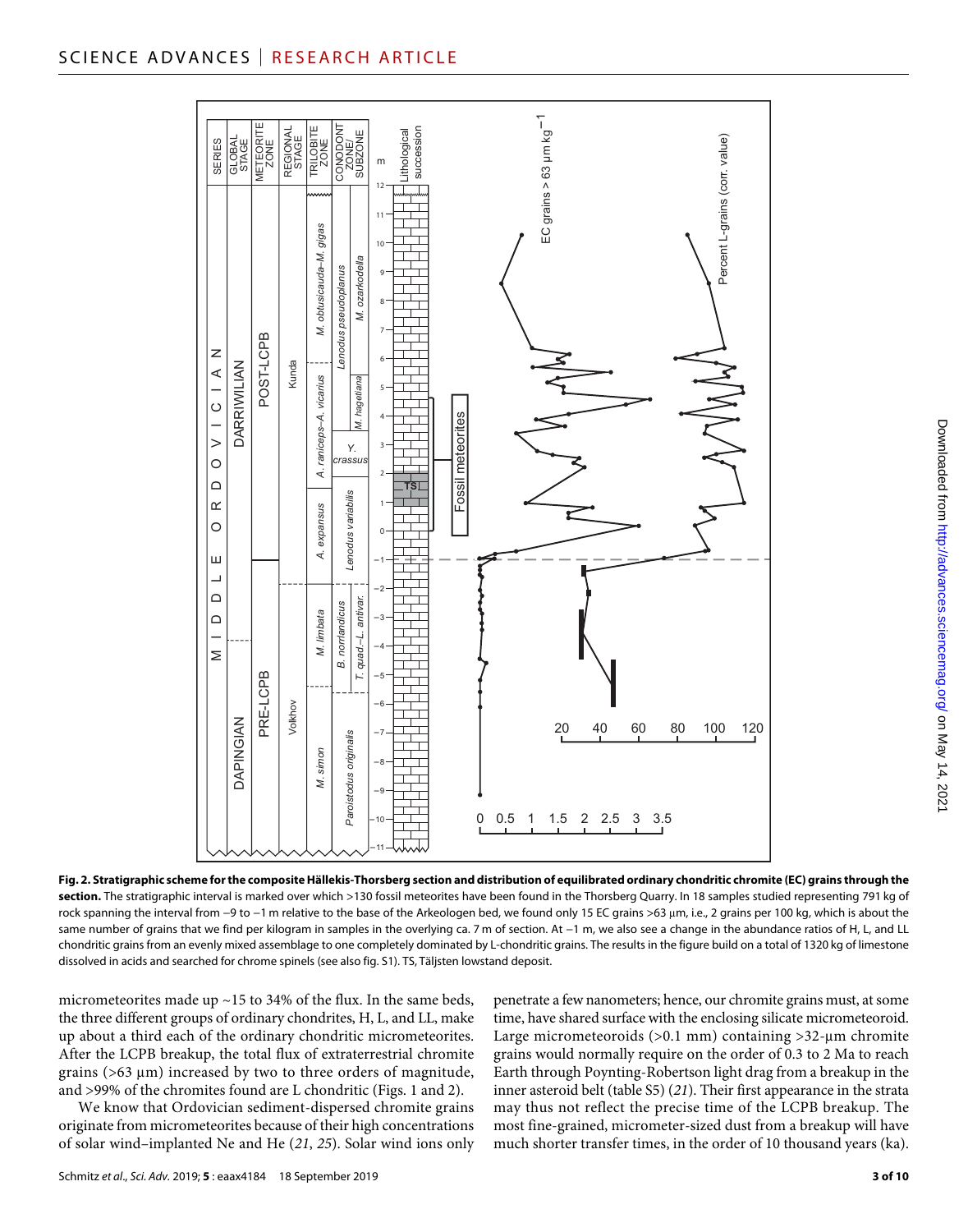

**Fig. 3. The 21Ne CRE ages (***T***21) of fossil L chondrites from the Thorsberg Quarry inversely correlate with sediment ages.** Solid symbols are ages with cosmogenic <sup>21</sup>Ne production rates from Heck *et al.* (*20*), and open symbols are ages with production rates determined by Heck *et al.* (*21*) (see Supplementary Text). The interval between linear regressions on the lower and upper limits, respectively, of the two data sets is shaded orange and sets the LCPB breakup at  $T_{21} = 0$  Ma between  $-0.4$ and –1.2 m relative to the base of the Arkeologen bed.

The <sup>3</sup>He content in sediments has been shown to be a reliable and robust indicator of this fine-grained dust (*26*). Thus, we have established a detailed extraterrestrial  ${}^{3}{\rm He}$  profile across the extended stratigraphic interval in which the first arrival of dust from the LCPB likely is registered. In another approach, we have performed refined, high-resolution Os isotope analyses over the same strata. Previously, <sup>187</sup>Os/<sup>188</sup>Os isotope ratios in the Hällekis section were shown to drop markedly after the LCPB breakup, reflecting abundant extraterrestrial matter in the sediment (*10*). Here, we try to find the precise (centimeter resolution) stratigraphic level where this change starts.

It is not known in what state the abundant, relict L-chondritic chromite grains reached the Ordovician seafloor. In an attempt to clarify this, we have here separated 2792 melted and 190 scoriaceous and unmelted micrometeorites in the size range of 80 to 2000 µm from recent micrometeorite-rich deposits in Antarctica. All the micrometeorites were dissolved in hydrofluoric (HF) acid, and residual chrome-spinel grains were recovered and analyzed.

#### **RESULTS**

The results of all the parameters studied across the Hällekis section show that the first signal of the LCPB breakup occurs 1 m below the base of the Arkeologen bed, in the *L. variabilis* Conodont Zone (Figs. 2 and 4). At this level, we see the gradual onset of a marked rise in the number of extraterrestrial chromite grains. There is also a sharp change at −1 m in the ratios between different meteorite groups toward complete dominance of L-chondritic grains (Fig. 2). Extremely high numbers of extraterrestrial chromite grains continue upward through the section for at least 8 m, corresponding to 2 to 4 Ma. Extraterrestrial <sup>3</sup>He shows a marked and sudden rise at the −1-m level, which indicates that the first fine-grained dust arrived on Earth at the same (±50 ka) time as the first abundant LCPBrelated micrometeorites (Fig. 4). Osmium isotopes also show a major shift at this level, indicative of increased delivery of extraterrestrial matter to the seafloor. Both the He and Os isotopes indicate elevated

abundances of extraterrestrial matter for some meters upward through the section, in concordance with the chromite data. It is clear from our detailed studies that the sudden increase in extraterrestrial material at −1 m reflects the arrival of the first LCPB dust on Earth and cannot be explained by a stratigraphic hiatus (fig. S2).

In the almost 3000 Antarctic micrometeorites dissolved in HF, we only found a single ordinary chondritic chromite grain of  $>32 \mu m$ , an angular grain of  $~60~\mu m$  in diameter, and two chrome-spinel grains  $\sim$  20  $\mu$ m large from other meteorite types (see data file S4 for details). The grains were found in the melted micrometeorites, which is consistent with chromite and other chrome-spinel types being among the minerals in meteorites with the highest melting temperatures. Chromite apparently can survive atmospheric passage when most other minerals melt or recrystallize (Fig. 5). From other studies of recent micrometeorite assemblages, we can deduce that about one-fifth of the micrometeorites that we dissolved were ordinary chondrites (*27*, *28*). This means that about 1 in 600 ordinary chondritic micrometeorites contains a chromite grain of  $>32 \mu m$ . Thus, the up to ~50 chromite grains >32 μm kg<sup>-1</sup> in post-LCPB breakup limestone represent the residue on the order of 30,000 micrometeorites (>0.1 mm) per kilogram of sediment.

#### **DISCUSSION**

On the basis of our new results, we place the breakup of the LCPB at a time corresponding to the −1-m level in the section, consistent with previous  $^{21}$ Ne CRE ages for the fossil meteorites (Fig. 3). As Poynting-Robertson transfer times to Earth increase with increasing particle size, <sup>3</sup>He hosted primarily in the fine fraction would be expected to increase in the strata  $\sim$ 1 to 2 m below the level where abundant large chromite grains first appear. The simultaneous appearance on Earth of fine dust and coarser micrometeorites can be reconciled in light of the low  $2^{1}$ Ne CRE ages for the fossil meteorites. Recent ordinary chondrites typically have CRE ages in the range of 3 to 60 Ma, compared to ~0.1 to 1.2 Ma for the Ordovician fossil L chondrites (*20*, *21*). The latter short durations have been explained by positioning the LCPB breakup close to an orbital resonance that would have sent dust and meteoroids to Earth at much shorter time scales than normal Poynting-Robertson drag would alone (*29*). Considering the very short (~100 to 200 ka) <sup>21</sup>Ne CRE ages of the oldest recovered L-chondritic fossil meteorites (from the Arkeologen bed) (Fig. 3), we argue that also millimeter-sized micrometeoroids had very short travel times. This would explain why the fine-grained and coarser dust arrived to Earth at about the same time. We note that our  $^{21}$ Ne data have been used by others to place the LCPB breakup at 0.2 m below the base of the Arkeologen bed (*30*), an interpretation that we dispute because it is impossible that the breakup took place 200 to 400 ka after the first arrival of extraordinary amounts of L-chondritic micrometeorites on Earth.

On the basis of comparisons of the content of extraterrestrial chromite in the post-LCPB breakup sediments with similar condensed sediments from the Late Silurian, Middle and Late Devonian, Early and Late Cretaceous, and the Early Paleocene, we know that the chromite flux in the  $>32$ -µm fraction during  $>2$  Ma after the disruption of the LCPB was two to three orders of magnitude higher than the background flux through the rest (or most) of the Phanerozoic [e.g., (*31*, *32*)]. There is a size dependency in the flux of extraterrestrial material to Earth after a breakup event. In agreement with modeling scenarios, our empirical data indicate that the post–LCPB breakup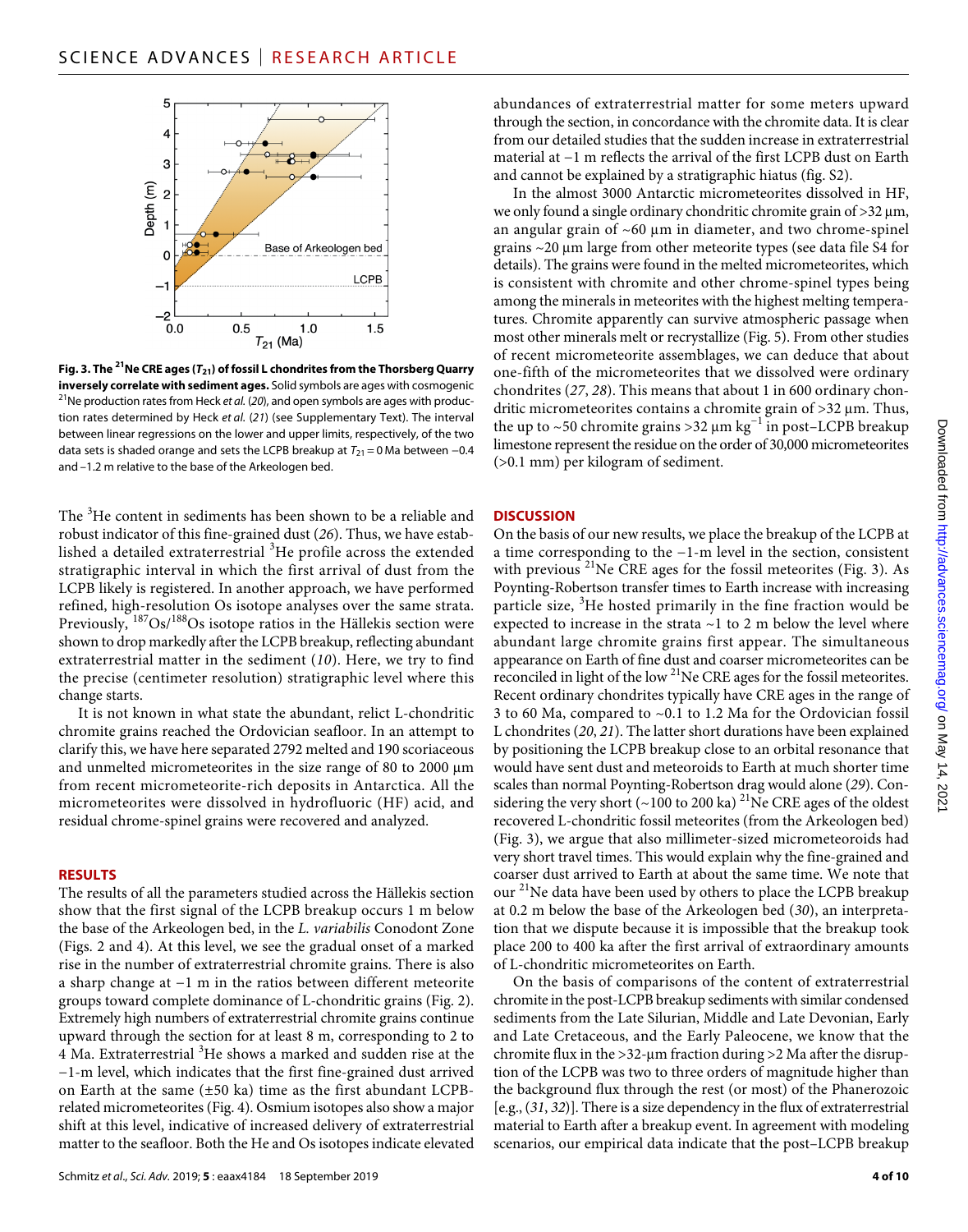

Fig. 4. The lower part of the Hällekis section with plots of bulk-rock concentrations of equilibrated ordinary chondritic chromite (EC) grains, <sup>3</sup>He and Al<sub>2</sub>O<sub>3</sub>, and <sup>187</sup>Os/<sup>188</sup>Os ratios. In the far-right column, skeletal grain abundance according to (41, 42) is shown. The chromite and He and Os isotopes indicate a sudden increase in extraterrestrial material in the sediment at −1 m, whereas the Al<sub>2</sub>O<sub>3</sub> and skeletal grain abundances illustrate the change to a more clean and coarse-grained limestone that can be used for production of industrial limestone slabs. The coarsening of the sediment reflects stronger hydrodynamic forcing with shallowing, leading to winnowing of the fine fraction.

increase in the flux of 100-m-sized asteroids, decimeter-sized meteoroids, and millimeter-sized micrometeoroids, was one, two, and two to three orders of magnitudes, respectively (*11*, *14*, *31*, *32*). The increase in the flux of the most fine-grained, micrometer-sized material was certainly even higher, but our Ordovician <sup>3</sup>He data cannot resolve the magnitude because gas loss from the 466-Ma-old sediment has occurred  $(33)$ . However, on the basis of the <sup>3</sup>He versus chromite relation in <sup>3</sup>He anomalies in much younger sediments (~36 and ~91 Ma old) (*32*, *34*), we are confident about a three to four orders of magnitude increase in the fine-fraction flux after the LCPB breakup.

We argue here that ice age conditions in the mid-Ordovician, postulated by other groups [e.g., (*4*–*7*)], were triggered or intensified by the LCPB breakup. We hypothesize that the origin of the prominent Täljsten lowstand deposit (Fig. 1) that has puzzled regional geologists for more than a century (*35*) can be explained by a eustatic sea level fall related to global cooling triggered by the dust from the LCPB breakup. In Earth's atmosphere today, extraterrestrial dust represents about 1% of the total stratospheric dust and has no direct climatic significance (*36*, *37*). However, cooling is to be expected if the amount of extraterrestrial dust in the atmosphere for several 100 ka or longer increases by more than three orders of magnitude. Following the LCPB breakup, not only Earth's atmosphere but also much of interplanetary space in the inner solar system became dusty, further shading Earth from sunlight [see e.g., *38*, *39*]. Dust from the LCPB breakup may also have fertilized large areas of the ocean, which could have led to drawdown of CO<sub>2</sub> from the atmosphere (40). The

mechanisms leading to cooling are complex and are influenced by the character of the dust, e.g., size, albedo, mineralogy, and chemical composition. Further research is needed to explore the full parameter space that connects enhanced dust delivery to climate cooling.

Previous studies of the Täljsten sea level fall have placed its onset, in both the Hällekis and the Lynna sections, at the precise level where our new data show arrival of the first LCPB dust (Fig. 4 and fig. S5) (*4*, *41*, *42*). In the Hällekis section, the bioclastic particles (from invertebrate skeletal material) making up the limestone are generally coarser in the Täljsten interval than through the rest of the section. The coarser grain size indicates stronger (i.e., with shallower water) hydrodynamic forcing that preferentially removes finer particles from the seafloor sediments. This change to coarser grain size starts at the  $-1$ -m level (Fig. 4) (41, 42). The Al<sub>2</sub>O<sub>3</sub> profile, which reflects the amount of fine-grained clay in the limestone, shows a drop at the −1-m level, illustrating the onset of the change toward more coarse-grained and cleaner limestone (Fig. 4). Quarry workers have known for centuries that, in the ~54-m section of Ordovician limestone exposed at Hällekis, only a ~3-m interval of the strata, with the Täljsten at its core, is sufficiently clean to be used for the production of commercial limestone slabs (*35*). We note that, if the LCPB breakup had not led to a change in Ordovician seafloor hydrodynamics, then there would have been no rocks to quarry for limestone slabs and no fossil LCPB meteorites would have been found. Another argument is based on the detailed studies by Rasmussen *et al.* (*4*) of brachiopod faunas in the Lynna River valley section and our chromite reconstructions for the same section (fig. S5). The first LCPB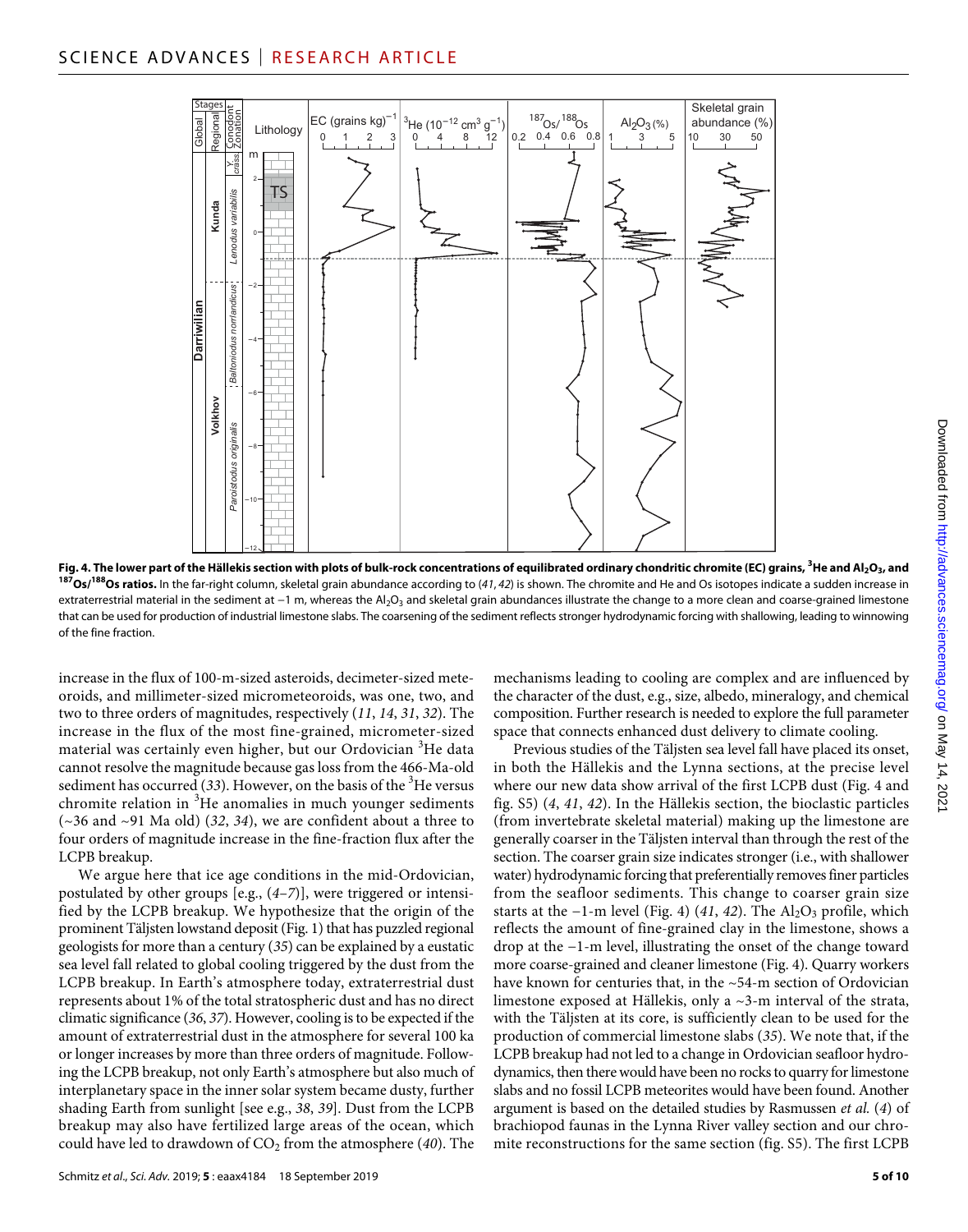

**Fig. 5. A chromite grain in an Antarctic micrometeorite.** Back-scattered electron image of a porphyritic olivine spherule with large ( $>63 \mu m$ ) chromite relict grain (light gray). This grain is not included in the present study but is shown here to illustrate the distribution of relict grains in cosmic spherules, often found near the particle edge. This relict chromite grain is angular, with limited indication of melting during atmospheric passage.

dust in the strata occurs close to the stratigraphic level where a shallowwater fauna of brachiopods replaces deeper-water faunas. This faunal change then culminates with the low-stand deposits ca. 2 m higher in the section, which are coeval with the Täljsten in Sweden. The shallowing recorded at Lynna is attributed by Rasmussen *et al.* (*4*) to ice buildup on continents at the onset of the Ordovician ice age. In another mid-Ordovician section that we previously studied at Puxi River in China, we observe a similar trend. There, unusual biogenic micromounds, which may reflect shallowing, formed at the seafloor shortly after the first abundant chromite grains from the LCPB event arrived on Earth (*11*).

Establishing sea level curves from sedimentary sections is a difficult task involving also subjective considerations. Therefore, various sea level curves for Darriwilian deposits in Baltoscandia are sometimes contradictory. In particular, the magnitude of a sea level change is often very difficult to quantify. However, the prominent sea level lowstand associated with the Täljsten is a very obvious feature [e.g., *17*–*19*, *41*–*44*]. The 1.4-m thick, gray Täljsten in the middle of a ca. 27-m-thick section of otherwise red Ordovician limestone starts ca. 0.8 m above the base of the Arkeologen bed. Besides the coarser grain size, the Täljsten shows many other features indicative of marked shallowing, such as anomalous shallow-water fossil faunas of gastropods, echinoderms, and ostracods. In some beds, centimetersized echinoderm fossils build the rock (fig. S4). Oncoids and stromatolites, both clear shallow-water indicators, have also been reported (*44*).

The Täljsten lowstand occurred simultaneously over Baltoscandia (e.g., Fig. 1 and fig. S3) consistent with a eustatic origin (*18*, *19*). The setting on the interior of a large, stable craton also supports a eustatic signal (*4*). Detailed studies of the mid-Ordovician sea level evolution on the Siberian craton, which at the time represented a separate paleocontinent from Baltica, place the most prominent sea level lowstand at the base of the Mukteian-Vikhorevian regional stage, which correlates with the base of the Baltic Kunda stage (*45*). A coeval major

sea level fall has been proposed for other paleocontinents, including Gondwana and Laurentia [(*6*); see fig. S3], although the biostratigraphic correlations have uncertainties related to the provincialism in mid-Ordovician invertebrate faunas. Future studies using chromespinel grains as a precise global correlation tool will refine our understanding of the age relations between sediment sections on different paleocontinents.

Our revised "astrogeobiological" explanation for the conspicuous faunal diversifications observed in the mid-Ordovician involves breakup of an ~150-km large asteroid in the asteroid belt (*16*, *46*), which flooded the inner solar system with dust. The sudden global change from an equable greenhouse situation to a climatically more heterogeneous icehouse world spurred the GOBE. The cooling increased latitudinal temperature gradients, requiring adaptions by the biota acclimatized to a warm climate. Faunal changes are therefore expected to be more pronounced at mid-to-high latitudes, such as in mid-Ordovician Baltoscandia, than in low-latitude regions. The prominent Täljsten sea level fall may reflect the sudden onset of a continuous, mid-to-late Ordovician ice age, or it may only represent a shorter, intensified icehouse period superimposed on a general cooling trend that culminated in the Late Ordovician (*13*). The dust from the LCPB could have been the tipping factor triggering an icehouse world. Some oxygen isotope data indicate very warm oceans in the Early Ordovician, and authors have been puzzled by the apparently sudden evolution of icehouse conditions in the mid-Ordovician (*7*, *47*). The enigma could be an artifact of the many difficulties in interpreting Early Paleozoic oxygen isotope data (*48*), but an alternative explanation links sudden cooling to dust from the LCPB.

In an effort to mitigate ongoing global warming, it has been suggested to capture a large near-Earth asteroid and position it at the first Lagrange point as a source of dust that could help to reduce solar insolation on Earth (*39*). Gravitationally "anchoring" such a dust cloud at this point would reduce dust particle dispersion and create a prolonged cooling effect. Such an anchored cloud can lead to insolation reductions to Earth three times larger than the reduction required to offset a  $CO_2$ -induced increase of  $2^{\circ}C$  in mean global temperature. The >2 Ma of strongly enhanced dust flux to Earth after the LCPB breakup must reflect a complex series of events, including secondary collisions of asteroid fragments from the LCPB, greatly enhanced numbers of near-Earth asteroids, and, speculatively, even dust clouds anchored at unusual gravitational locations. In any case, studies of the extraterrestrial fraction of mid-Ordovician sediment provide new empirical knowledge that is relevant in the context of present-day climate mitigation.

#### **MATERIALS AND METHODS**

#### **Separation of chrome-spinel and chemical analyses**

The present study builds on the results from previous chrome-spinel studies of the Hällekis-Thorsberg and Lynna River sections, as well as new samples prepared for this study (see data files S1 and S5) for further details. A total of 1320 and 188 kg of limestone at Hällekis-Thorsberg and Lynna River, respectively, have been dissolved in acids and searched for chrome-spinel. The method description here discusses only the treatment of the new samples. The sample preparations were conducted at the Astrogeobiology Laboratory at Lund University [\(www.astrogeobiology.org](http://www.astrogeobiology.org)) especially built for the separation and extraction of extraterrestrial minerals from sediments. The laboratory has a capacity to dissolve 5 to 10 metric tons of limestone in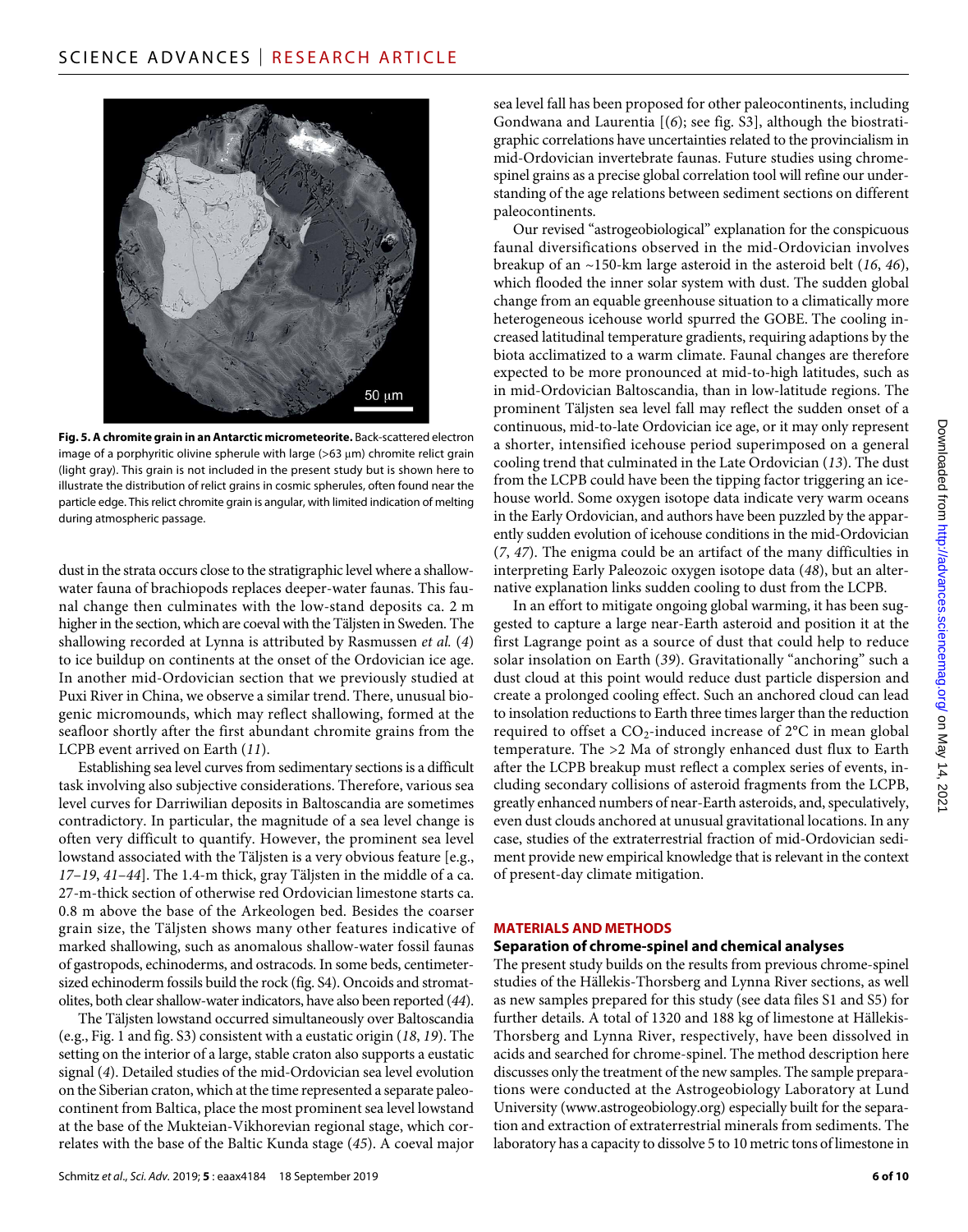hydrochloric (HCl) and HF acid per year. The samples were thoroughly cleaned with a high-pressure washer to remove the weathered material and detritus and then placed in 500-liter plastic barrels with 6 M HCl acid. After ca. 48 hours, the insoluble residue was neutralized with sodium hydroxide and sieved through a 32-µm mesh. The residue was once again treated with HCl for ca. 24 hours and then neutralized with sodium hydroxide and sieved. The resulting residual >32-m fraction was treated with 11 M HF acid for 48 hours to dissolve the siliciclastic material. After neutralization of the HF acid by means of repeated water decanting, the remaining mineral residue was treated with 18 M sulfuric acid for 12 hours to dissolve hydroxide minerals. After neutralization with sodium hydroxide and sieving through a 32-µm mesh, most of the samples were further treated with undiluted high-density LST (lithium heteropolytungstate) liquid to remove the organic material. The heavy residues in the two size fractions 32 to 63  $\mu$ m and 63 to 355  $\mu$ m were recovered and searched beneath a stereo microscope for opaque and transparent spinel grains that were picked with a fine brush. The grains were mounted in epoxy resin, together with analytical standard UWCr-3 *(49)*, and polished with 1-µm diamond paste. The polished grains were then coated with carbon and quantitatively analyzed at Lund University for chemical composition with a calibrated Oxford INCA X-Sight energy-dispersive spectrometer with a Si detector, mounted on a Hitachi scanning electron microscope (SEM-EDS). Cobalt was used as a standard to monitor instrumental drift. An acceleration voltage of  $15 \text{ kV}$ , a sample current of  $\sim$  1 nA, and a counting live time of 80 s was used. Precision of the analyses was typically better than 1 to 4%. Typically, three spots were analyzed on each grain, and the average result is used here. Analysis spots were selected away from grain fractures or rims with signs of diagenetic alteration.

#### **Helium isotope analyses**

Helium isotope concentrations were measured using standard practices at Caltech (*50*). Briefly, each sample of sedimentary rock was dried at 90°C for several hours and crushed in a jaw crusher to  $\sim$ 250-µm chips. Several grams of crushate were then leached of carbonate in 10% acetic acid until no  $CO<sub>2</sub>$  evolution was observed even after agitation, and the residue was centrifuged and transferred into a tin sample cup. After drying at 90°C, the amount of residual mass was determined. This provided the operationally defined noncarbonate fraction estimate. Multiple samples were transferred simultaneously into the vacuum system and pumped for at least several hours. Helium was extracted sequentially from each sample by heating to 1200°C in a double-walled resistance furnace for 30 min. Evolved helium was purified and cryo-focused and then analyzed using a simultaneous detection mode on a GV-SFT mass spectrometer. Typical blank levels were  $0.75 \times 10^{-15}$  cm<sup>3</sup> at standard temperature and pressure (STP)  $\rm{^{3}He}$  and 0.2  $\times$  10 $\rm{^{-9}}$  cm $\rm{^{3}}$  STP  $\rm{^{4}He}$ . With the exception of a few samples, these blank levels were less than a few percent on  $^3$ He and  $\ll$ 1% of  ${}^{4}$ He. For the least  ${}^{3}$ He-rich samples, the blank makes up as much as 10% of the total  $3^3$ He measured. Estimated uncertainties were derived from the uncertainty in the blank correction and the reproducibility of standards of size comparable to the sample.

#### **Osmium analyses**

Here, we used the results of previous osmium (Os) analyses across the Hällekis section, described in (*10*), as well as new analyses of nine samples collected at a high resolution between 0.54 and 1.1 m below the base of the Arkeologen bed. For the Os analyses, whole-

rock samples were ground into a fine powder with an agate mortar. Between 3 and 10 g of powdered sample were mixed with an isotopically enriched spike (containing  $^{99}$ Ru,  $^{105}$ Pd,  $^{190}$ Os,  $^{191}$ Ir, and  $^{198}$ Pt), dried at room temperature overnight, and then mixed with a flux consisting of borax, nickel, and sulfur powder. The typical sample/ flux weight ratio used was 2. After fusing the mixture for 90 min at 1000°C in a glazed ceramic crucible, the melt was allowed to cool and the NiS bead was separated from the glass. The bead was then dissolved in HCl acid (6.2 M HCl), and the residue was filtered through 0.45-µm cellulose filter paper. Insoluble platinum group element–containing particles on the filter paper were dissolved together with the filter paper in 1 ml of concentrated nitric acid  $(HNO<sub>3</sub>)$  in a tightly closed Teflon vial at ~100°C for about 60 min immediately before Os isotope analysis. After dissolution of the filter paper and oxidation of Os, the Teflon vial was chilled in ice water to minimize the escape of volatile OsO4. Osmium was then extracted from this vial with the sparging method (*51*) that relies on purging dissolved OsO4 with inert Ar carrier gas and by transferring directly the gas mixture into the torch of a multicollector inductively coupled plasma mass spectrometer (ThermoFinnigan Neptune) and analyzing Os isotopes and potential interferences with a multidynamic data acquisition procedure using three continuous dynode electron multipliers. The details of the method are described in (*52*). The accuracy and precision of the analytical data have been evaluated in detail by (*52*) and (*53*) using various international reference materials and community standards.

#### **Bulk-rock Al2O3 analyses**

The  $Al_2O_3$  results in Fig. 4 are for ground whole-rock samples that were fused with  $LiBO<sub>2</sub>$  and dissolved in  $HNO<sub>3</sub>$ . Analyses were made with an inductively coupled plasma atomic emission spectrometer. The relative reproducibility ( $2\sigma$ ) of the analyses is better than 5% [see further details in (*54*) and references therein].

#### **Division of chrome-spinel grains**

The interpretation of the origin of recovered chrome-spinel grains follows practices developed in a number of studies over the past decade [see, e.g., (*11*, *24*, *31*, *32*, *49*, *55*, *56*)]. Below is given the full description of how grains are divided into different groups, but in the present study, with focus on the consequences of dust from the LCPB breakup on Earth's climate and biota, only the results for the equilibrated ordinary chondritic chromite (EC) grains are relevant. We deal with the abundance variations of EC grains through the section and how the ratios between H, L, and LL grains among the EC grains vary through the section. Other aspects of the results, such as the high numbers of achondritic grains in pre-LCPB sediments (*24*), or the variations in terrestrial chrome-spinel grains through the section, will be dealt with elsewhere, although all data are presented in data file S1.

#### *Division into main groups*

1) EC: Grains from equilibrated ordinary chondrites (petrological types 4 to 6) with oxide weight percentages within the ranges of ~53.0 to 62.0 Cr<sub>2</sub>O<sub>3</sub>, ~23.0 to 32.0 FeO, ~4.5 to 8.5 Al<sub>2</sub>O<sub>3</sub>, ~1.3 to 4.5 MgO, ~0.55 to 0.95  $V_2O_3$ , and ~1.40 to 4.50 TiO<sub>2</sub> [for more detailed discussions, see (*11*), p. 127]. The FeO values of EC grains can sometimes be lower than 23% because of replacement by MnO and/or ZnO [see (*57*)].

2) OtC-V: Other chrome-spinel, i.e., grains that do not have the typical equilibrated ordinary chondritic composition but contain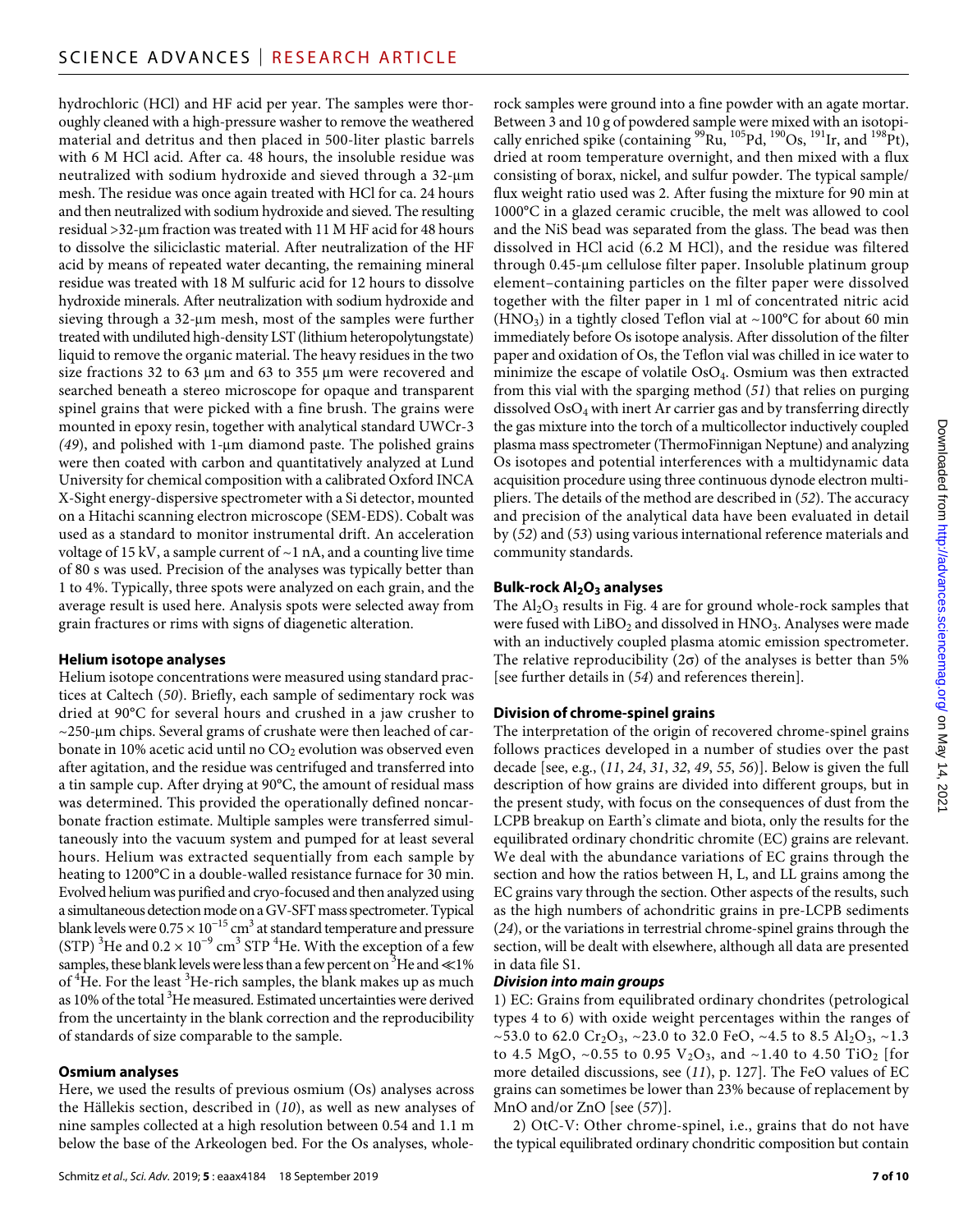≥0.45 weight % (wt %)  $V_2O_3$  and a Cr<sub>2</sub>O<sub>3</sub>/FeO ratio of ≥1.45, indicating a likely meteoritic origin.

3) OtC: Other chrome-spinel grains but with  $V_2O_3 < 0.45$  wt % or  $V_2O_3 \geq 0.45$  wt % together with a  $Cr_2O_3$ /FeO ratio of <1.45. Most or all the OtC grains are likely of terrestrial origin.

The type of grains here referred to as OtC grains have, in our previous studies, been referred to as OC grains, but we have changed the acronym to avoid confusion with OC being used for "ordinary chondrites" in other research.

#### *Division of EC grains in H, L, and LL groups*

The EC grains can be further divided into the three groups H, L, and LL based on their oxygen isotope and  $TiO<sub>2</sub>$  contents, but here, we used only the latter parameter [see (*24*, *31*, *32*, *55*, *56*)]. The three groups of ordinary chondrites, H, L, and LL, have different average values of  $\Delta^{17}O$  (0.73, 1.07, and 1.26‰) and TiO<sub>2</sub> (2.2, 2.7, and 3.4 wt %, respectively) (56, 58, 59). Around these averages, the  $\Delta^{17}$ O and  $TiO<sub>2</sub>$  values are spread following a Gaussian distribution, but the distributional tails overlap (*56*). Although the distinction between the equilibrated ordinary chondritic groups can be done with oxygen-3-isotopic analysis, separating them with  $TiO<sub>2</sub>$  has been proven as effective (*55*, *56*). The exact definitions of the ranges for dividing grains based on  $TiO<sub>2</sub>$  can, in principle, be arbitrarily set but must be used consistently when comparing different time periods. We used the following ranges in TiO<sub>2</sub> concentration:  $H \le 2.50$  wt %, L = 2.51 to 3.39 wt %, and LL  $\geq$  3.40 wt % (55). The TiO<sub>2</sub> content of each group follows a Gaussian distribution with about 10% overlap between the groups. This overlap is insignificant when each of the three groups has similar abundances, but when one group strongly dominates, such as the L chondrites after the LCPB, the overlap creates false high numbers of grains in the other groups. We therefore present our data in two ways: corrected for a 10% overlap between groups and uncorrected for overlap in  $TiO<sub>2</sub>$  concentration ranges (Fig. 2, fig. S1, and tables S2 and S3).

#### **Separation of Antarctic micrometeorites**

A total of 2.8 kg of micrometeorite-rich sediment from Antarctica (see fig. S6 and Supplementary Text for collection sites) was processed by washing in Milli-Q  $H_2O$  and sieving at the Vrije Universiteit Brussel (Brussels, Belgium) to separate size fractions of  $<$ 125  $\mu$ m, 125 to 200 μm, 200 to 400 μm, 400 to 800 μm, 800 to 2000 μm, and  $>2000 \mu m$ , while the remaining half is kept for reference and other research purposes. All size fractions were subjected to magnetic separation using hand magnets. Using optical microscopy and micro x-ray fluorescence spectrometry, 2039 cosmic spherules and 190 partially melted (scoriaceous) and unmelted micrometeorites were handpicked from the four magnetic fractions between 125 and  $2000 \mu m$ . On the basis of the inspection of multiple small subsamples, no significant number of residual micrometeorites remained in the nonmagnetic fractions. Surficial textural characteristics and diameters were determined for these particles using a FEI ESEM Quanta 200 environmental scanning electron microscope at the Royal Belgian Institute of Natural Sciences (Fig. 5 and figs. S7 and S8). Additional but smaller subsamples of sediment (<150 g) were processed at the Astrogeobiology Laboratory at Lund University following a protocol similar to the one described above. Here, the studied size fractions of 80 to 200  $\mu$ m, 200 to 300  $\mu$ m, 300 to 500  $\mu$ m, and 500 to 700  $\mu$ m led to the recovery of an additional 753 cosmic spherules. The total of 2982 micrometeorites was dissolved in HF acid at Lund University. All residual mineral grains were collected

#### **SUPPLEMENTARY MATERIALS**

Supplementary material for this article is available at [http://advances.sciencemag.org/cgi/](http://advances.sciencemag.org/cgi/content/full/5/9/eaax4184/DC1) [content/full/5/9/eaax4184/DC1](http://advances.sciencemag.org/cgi/content/full/5/9/eaax4184/DC1)

Supplementary Text

Fig. S1. Distribution of equilibrated ordinary chondritic chromite (EC) grains through the Hällekis-Thorsberg section.

Fig. S2. High-resolution 187Os/188Os isotope profile across a proposed discontinuity surface.

- Fig. S3. The gray Täljsten in the Degerhamn Quarry, southern Öland.
- Fig. S4. Cystoid echinoderms in the Likhall bed of the Täljsten.
- Fig. S5. Distribution of extraterrestrial chromite across the Lynna River section.
- Fig. S6. Map of Antarctic micrometeorite localities.
- Fig. S7. Back-scattered electron images of Antarctic micrometeorites. Fig. S8. Size distribution of Antarctic micrometeorites.
- Table S1. Chrome-spinel distribution through the Hällekis-Thorsberg section.
- Table S2. Extraterrestrial chromite division below reference level in Hällekis section.
- 
- Table S3. Extraterrestrial chromite division above reference level in Thorsberg section. Table S4. Published abundances of micrometeorite types from different collections.
- Table S5. Poynting-Robertson transfer times (Ma) from the outer solar system to Earth.
- Data file S1. Hällekis-Thorsberg section—chrome-spinel chemical results.

Data file S2. Helium isotope data.

Data file S3. Osmium isotope data.

Data file S4. Spinels in Antarctic micrometeorite.

Data file S5. Lynna River section—chrome-spinel chemical results.

References (*60*–*88*)

#### **REFERENCES AND NOTES**

- 1. S. M. Stanley, J. A. Luczaj, *Earth System History* (W.H. Freeman and Company, 2015).
- 2. J.-F. Ghienne, D. P. Le Heron, J. Moreau, M. Denis, M. Deynoux, The Late Ordovician glacial sedimentary system of the North Gondwana platform, in *Glacial Sedimentary Processes and Products*, M. Hambrey, P. Christoffersen, N. F. Glasser, B. Hubbard, Eds. (Blackwell, 2007), pp. 295–319.
- 3. E. Díaz-Martínez, Y. Grahn, Early Silurian glaciation along the western margin of Gondwana (Peru, Bolivia, and northern Argentina): Palaeogeographic and geodynamic setting. *Palaeogeogr. Palaeoclim. Palaeoecol.* **245**, 62–81 (2007).
- 4. C. M. Ø. Rasmussen, C. V. Ullmann, K. G. Jakobsen, A. Lindskog, J. Hansen, T. Hansen, M. E. Eriksson, A. Dronov, R. Frei, C. Korte, A. T. Nielsen, D. A. T. Harper, Onset of main Phanerozoic marine radiation sparked by emerging Mid Ordovician icehouse. *Sci. Rep.* **6**, 18884 (2016).
- 5. B. R. Turner, H. A. Armstrong, C. R. Wilson, I. M. Makhlouf, High frequency eustatic sea-level changes during the Middle to early Late Ordovician of southern Jordan: Indirect evidence for a Darriwilian ice age in Gondwana. *Sedim. Geol.* **251-252**, 34–48 (2012).
- 6. M. P. Dabard, A. Loi, F. Paris, J. F. Ghienne, M. Pistis, M. Vidal, Sea-level curve for the Middle to early Late Ordovician in the Armorican Massif (western France): Icehouse third-order glacio-eustatic cycles. *Palaeogeogr. Palaeoclim. Palaeoecol.* **436**, 96–111 (2015).
- 7. A. Pohl, Y. Donnadieu, G. Le Hir, J.-B. Ladant, C. Dumas, J. Alvarez-Solas, T. R. A. Vandenbroucke, Glacial onset predated Late Ordovician climate cooling. *Paleoceanography* **31**, 800–821 (2016).
- 8. S. Trubovitz, A. L. Stigall, Synchronous diversification of Laurentian and Baltic rhynchonelliform brachiopods: Implications for regional versus global triggers of the Great Ordovician Biodiversification Event. *Geology* **44**, 743–746 (2016).
- 9. T. Servais, D. A. T. Harper, The Great Ordovician Biodiversification Event (GOBE): Definition, concept and duration. *Lethaia* **51**, 151–164 (2018).
- 10. B. Schmitz, D. A. T. Harper, B. Peucker-Ehrenbrink, S. Stouge, C. Alwmark, A. Cronholm, S. M. Bergström, M. Tassinari, W. Xiaofeng, Asteroid breakup linked to the Great Ordovician Biodiversification Event. *Nat. Geosci.* **1**, 49–53 (2008).
- 11. B. Schmitz, Extraterrestrial spinels and the astronomical perspective on Earth's geological record and evolution of life. *Geochemistry* **73**, 117–145 (2013).
- 12. J. H. Connell, Diversity in tropical rain forests and reefs. *Science* **199**, 1302–1310 (1978).
- 13. J. A. Trotter, I. S. Williams, C. R. Barnes, C. Lécuyer, R. S. Nicoll, Did cooling oceans trigger Ordovician biodiversification? Evidence from conodont thermometry. *Science* **321**, 550–554 (2008).
- 14. S. M. Bergström, B. Schmitz, H. P. Liu, F. Terfelt, R. M. McKay, High-resolution  $\delta^{13}C_{org}$ chemostratigraphy links the Decorah impact structure and Winneshiek Konservat-Lagerstätte to the Darriwilian (Middle Ordovician) global peak influx of meteorites. *Lethaia* **51**, 504–512 (2018).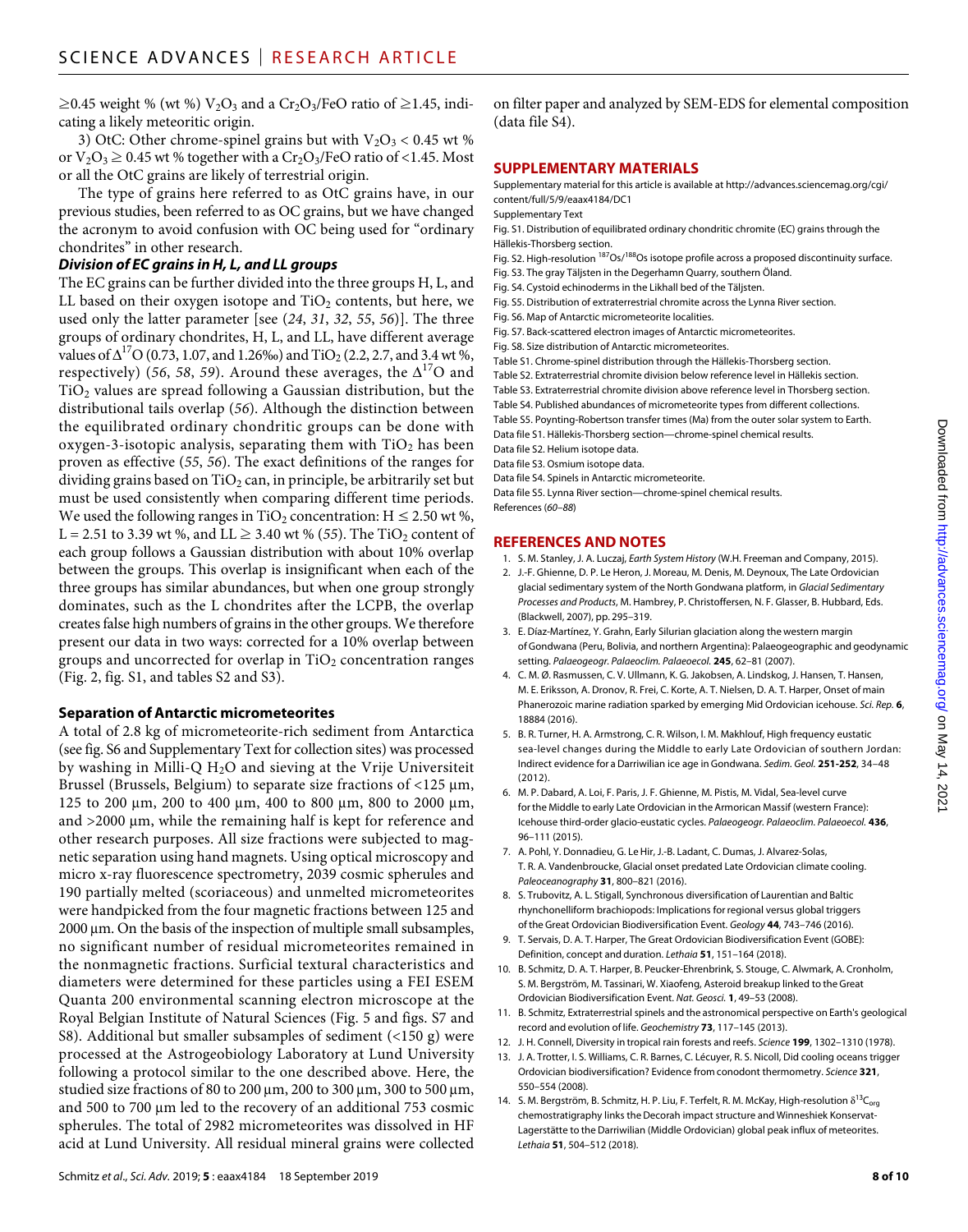- 15. F. M. Gradstein, J. G. Ogg, M. D. Schmitz, G. M. Ogg, *The Geologic Time Scale 2012* (Elsevier, 2012), vol. 2.
- 16. J. R. Weirich, T. D. Swindle, C. E. Isachsen, <sup>40</sup>Ar-<sup>39</sup>Ar age of Northwest Africa 091: More evidence for a link between L chondrites and fossil meteorites. *Meteorit. Planet. Sci.* **47**, 1324–1335 (2012).
- 17. M. E. Eriksson, A. Lindskog, M. Calner, J. I. S. Mellgren, S. M. Bergström, F. Terfelt, B. Schmitz, Biotic dynamics and carbonate microfacies of the conspicuous Darriwilian (Middle Ordovician) 'Täljsten' interval, south-central Sweden. *Palaeogeogr. Palaeoclim. Palaeoecol.* **367-368**, 89–103 (2012).
- 18. A. V. Dronov, L. E. Holmer, Depositional sequences in theOrdovician of Baltoscandia, *in* P. Kraft andO. Fatka (Eds.), *Quo vadis Ordovician?* Short papers of the 8th International Symposium on theOrdovician System. *Acta Univ. Carol. Geol.* **43**, 133–136 (1999).
- 19. A. V. Dronov, Depositional sequences and sea-level changes in the Ordovician of Baltoscandia, in *Stratigraphy of the early XXI century—Tendencies and new ideas*. (Geokart, GEOS, in Russian) (2013), pp. 65–92.
- 20. P. R. Heck, B. Schmitz, H. Baur, A. N. Halliday, R. Wieler, Fast delivery of meteorites to Earth after a major asteroid collision. *Nature* **430**, 323–325 (2004).
- 21. P. R. Heck, B. Schmitz, H. Baur, R. Wieler, Noble gases in fossil micrometeorites and meteorites from 470 Myr old sediments from southern Sweden, and new evidence for the L-chondrite parent body breakup event. *Meteorit. Planet. Sci.* **43**, 517–528 (2008).
- 22. B. Schmitz, Q.-Z. Yin, M. E. Sanborn, M. Tassinari, C. E. Caplan, G. R. Huss, A new type ofsolar-system material recovered from Ordovician marine limestone. *Nat. Commun.* **7**, ncomms11851 (2016).
- 23. B. Schmitz, G. R. Huss, M. M. M. Meier, B. Peucker-Ehrenbrink, R. P. Church, A. Cronholm, M. B. Davies, P. R. Heck, A. Johansen, K. Keil, P. Kristiansson, G. Ravizza, M. Tassinari, F. Terfelt, A fossil winonaite-like meteorite in Ordovician limestone: A piece of the impactor that broke up the L-chondrite parent body? *Earth Planet. Sci. Lett.* **400**, 145–152 (2014).
- 24. P. R. Heck, B. Schmitz, W. F. Bottke, S. S. Rout, N. T. Kita, A. Cronholm, C. Defouilloy, A. Dronov, F. Terfelt, Rare meteorites common in theOrdovician period. *Nat. Astron.* **1**, 0035 (2017).
- 25. M. M. M. Meier, B. Schmitz, H. Baur, R. Wieler, Noble gases in individual L chondritic micrometeorites preserved in anOrdovician limestone. *Earth Planet. Sci. Lett.* **290**, 54–63 (2010).
- 26. K. A. Farley, D. Vokrouhlický, W. F. Bottke, D. Nesvorný, A late Miocene dust shower from the break-up of an asteroid in the main belt. *Nature* **439**, 295–297 (2006).
- 27. S. Taylor, G. Matrajt, Y. Guan, Fine-grained precursors dominate the micrometeorite flux. *Meteorit. Planet. Sci.* **47**, 550–564 (2012).
- 28. C. Cordier, L. Folco, Oxygen isotopes in cosmic spherules and the composition of the near Earth interplanetary dust complex. *Geochim. Cosmochim. Acta* **146**, 18–26 (2014).
- 29. D. Nesvorný, D. Vokrouhlický, A. Morbidelli, W. F. Bottke, B. Gladman, T. Häggström, Express delivery of fossil meteorites from the inner asteroid belt to Sweden. *Icarus* **188**, 400–413 (2009).
- 30. A. Lindskog, M. M. Costa, C. M. Ø. Rasmussen, J. N. Connelly, M. E. Eriksson, Refined Ordovician timescale reveals no link between asteroid breakup and biodiversification. *Nat. Commun.* **8**, 14066 (2017).
- 31. E. Martin, B. Schmitz, H.-P. Schönlaub, From the mid-Ordovician into the late Silurian: Changes inthemicrometeorite flux after the L chondrite parent breakup. *Meteorit. Planet. Sci.* **53**, 2541–2557 (2018).
- 32. E. Martin, B. Schmitz, A. Montanari, A record of the micrometeorite flux during an enigmatic extraterrestrial <sup>3</sup>He anomaly in the Turonian (Late Cretaceous). *Geol. Soc. Am. Spec. Pap.* **542**, 10.1130/2019.2542(15), (2019).
- 33. D. B. Patterson, K. A. Farley, B. Schmitz, Preservation of extraterrestrial <sup>3</sup>He in 480-Ma-old marine limestones. *Earth Planet. Sci. Lett.* **163**, 315–325 (1998).
- 34. S. Boschi, B. Schmitz, P. R. Heck, A. Cronholm, C. Defouilloy, N. T. Kita, S. Monechi, A. Montanari, S. S. Rout, F. Terfelt, Late Eocene <sup>3</sup>He and Ir anomalies associated with ordinary chondritic spinels. *Geochim. Cosmochim. Acta* **204**, 205–218 (2017).
- 35. G. Holm, Kinnekulle dess geologi och den tekniska användningen af dess bergarter, I. Kinnekulles berggrund. *Sveriges Geologiska Undersökning, Serie C* **172**, 1–71 (1901).
- 36. D. M. Murphy, K. D. Froyd, J. P. Schwarz, J. C. Wilson, Observations of the chemical composition ofstratospheric aerosol particles. *Quart. J. R. Meteorol. Soc.* **140**, 1269–1278 (2014).
- 37. J. M. C. Plane, G. J. Flynn, A. Määttänen, J. E. Moores, A. R. Poppe, J. D. Carrillo-Sanchez, C. Listowski, Impacts of cosmic dust on planetary atmospheres and surfaces. *Space Sci. Rev.* **214**, 23 (2018).
- 38. A. A. Pavlov, O. B. Toon, A. K. Pavlov, J. Bally, D. Pollard, Passing through a giant molecular cloud: "Snowball" glaciations produced by interstellar dust. *Geophys. Res. Lett.* **32**, L03705  $(2005)$
- 39. R. Bewick, J. P. Sanchez, C. R. McInnes, Gravitationally bound geoengineering dust shade at the inner Lagrange point. *Adv. Space Res.* **50**, 1405–1410 (2012).
- 40. P. W. Reiners, A. V. Turchyn, Extraterrestrial dust, the marine lithologic record, and global biogeochemical cycles. *Geology* **46**, 863–866 (2018).
- 41. A. Lindskog, M. E. Eriksson, A. M. L. Pettersson, The Volkhov-Kunda transition and the base of the Holen Limestone at Kinnekulle, Västergötland, Sweden. *GFF* **136**, 167–171 (2014).
- 42. A. Lindskog, M. E. Eriksson, Megascopic processes reflected in the microscopic realm: Sedimentary and biotic dynamics of the Middle Ordovician "orthoceratite limestone" at Kinnekulle, Sweden. *GFF* **139**, 163–183 (2017).
- 43. A. Lindskog, M. E. Eriksson, C. Tell, F. Terfelt, E. Martin, P. Ahlberg, B. Schmitz, F. Marone, Mollusk maxima and marine events in the Middle Ordovician of Baltoscandia. *Paleogeogr. Palaeoclim. Palaeoecol.* **440**, 53–65 (2015).
- 44. A. Lindskog, Paleoenvironmental significance of cool-water microbialites in the Darriwilian (Middle Ordovician) of Sweden. *Lethaia* **47**, 187–204 (2014).
- 45. A. Dronov, Chapter five—Ordovician sequence stratigraphy of the Siberian and Russian platforms. *Stratigr. Timesc.* **2**, 187–241 (2017).
- 46. M. E. Bennett III, H. Y. McSween Jr., Revised model calculations for the thermal histories of ordinary chondrite parent bodies. *Meteorit. Planet. Sci.* **31**, 783–792 (1996).
- 47. P. C. Quinton, L. Speir, J. Miller, R. Ethington, K. G. Macleod, Extreme heat in the early Ordovician. *Palaios* **33**, 353–360 (2018).
- 48. K. D. Bergmann, S. Finnegan, R. Creel, J. M. Eiler, N. C. Hughes, L. E. Popov, W. W. Fischer, A paired apatite and calcite clumped isotope thermometry approach to estimating Cambro-Ordovician seawater temperatures and isotopic composition. *Geochim. Cosmochim. Acta* **224**, 18–41 (2018).
- 49. P. R. Heck, T. Ushikubo, B. Schmitz, N. T. Kita, M. J. Spicuzza, J. W. Valley, A single asteroidal source for extraterrestrial Ordovician chromite grains from Sweden and China: High-precision oxygen three-isotope SIMS analyses. *Geochim. Cosmochim. Acta* **74**, 497–509 (2010).
- 50. S. Mukhopadhyay, K. A. Farley, A. Montanari, A 35 Myr record of helium in pelagic limestones: Implications for interplanetary dust accretion from the early Maastrichtian to the Middle Eocene. *Geochim. Cosmochim. Acta* **65**, 653–669 (2001).
- 51. D. R. Hassler, B. Peucker-Ehrenbrink, G. E. Ravizza, Rapid determination of Os isotopic composition by sparging OsO4 into a magnetic-sector ICP-MS. *Chem. Geol.* **166**, 1–14 (2000).
- 52. I. S. Sen, B. Peucker-Ehrenbrink, Determination of osmium concentrations and <sup>187</sup>Os/<sup>188</sup>Os of crude oils and source rocks by coupling high-pressure, hightemperature digestion with sparging OsO<sub>4</sub> into a multicollector inductively coupled plasma mass spectrometer. *Anal. Chem.* **86**, 2982–2988 (2014).
- 53. B. Peucker-Ehrenbrink, W. Bach, S. R. Hart, J. S. Blusztajn, T. Abbruzzese, Rhenium-osmium isotope systematics and platinum group element concentrations in oceanic crust from DSDP/ODP sites 504 and 417/418. *Geochem. Geophys. Geosyst.* **4**, 8911 (2003).
- 54. A. Cronholm, The flux of extraterrestrial matter to Earth as recorded in Paleogene and Middle Ordovician marine sediments, thesis, Lund University (2009).
- 55. B. Schmitz, P. R. Heck, W. Alvarez, N. T. Kita, S. S. Rout, A. Cronholm, C. Defouilloy, E. Martin, J. Smit, F. Terfelt, Meteorite-flux to Earth in the Early Cretaceous asreconstructed from sediment-dispersed extraterrestrial spinels. *Geology* **45**, 807–810 (2017).
- 56. P. R. Heck, B. Schmitz, S. S. Rout, T. Tenner, K. Villalon, A. Cronholm, F. Terfelt, N. T. Kita, A search forH-chondritic chromite in sediments that formed immediately after the breakup of the L-chondrite parent body 470 Ma ago. *Geochim. Cosmochim. Acta* **177**, 120–129 (2016).
- 57. B. Schmitz, M. Tassinari, B. Peucker-Ehrenbrink, A rain of ordinary chondritic meteorites in the early Ordovician. *Earth Planet. Sci. Lett.* **194**, 1–15 (2001).
- 58. R. N. Clayton, T. K. Mayeda, J. N. Goswami, E. J. Olsen, Oxygen isotope studies of ordinary chondrites. *Geochim. Cosmochim. Acta* **55**, 2317–2337 (1991).
- 59. T. E. Bunch, K. Keil, K. G. Snetsinger, Chromite composition in relation to chemistry and texture of ordinary chondrites. *Geochim. Cosmochim. Acta* **31**, 1569–1582 (1967).
- 60. F. S. Paquay, G. Ravizza, R. Coccioni, The influence of extraterrestrial material on the late Eocene marine Os isotope record. *Geochim. Cosmochim. Acta* **144**, 238–257 (2014).
- 61. O. Tinn, T. Meidla, Middle Ordovician ostracods from the Lanna and Holen limestones, south-central Sweden. *GFF* **123**, 129–136 (2001).
- 62. J. Willumsen, Trilobitzoneringen omkring Volkhov/Kunda graensen, nedre Mellem Ordovicium, i Hällekis stenbrud, Västergötland, Sverige, thesis, University of Copenhagen, Copenhagen, Denmark (2001).
- 63. J. Zhang, Middle Ordovician conodonts from the Atlantic faunal region and the evolution of key conodont genera, thesis, Stockholm University, Stockholm, Sweden (1998).
- 64. M. Calner, O. Lehnert, R. Wu, P. Dahlqvist, M. M. Joachimski,  $\delta^{13}$ C chemostratigraphy in the Lower-Middle Ordovician succession ofÖland (Sweden) and the global significance of the MDICE. *GFF* **136**, 48–54 (2014).
- 65. O. Lehnert, G. Meinhold, A. Arslan, J. O. R. Ebbestad, M. Calner, Ordovician stratigraphy of the Stumsnäs 1 drill core from the southern part of the Siljan Ring, central Sweden. *GFF* **135**, 204–212 (2013).
- 66. A. V. Dronov, L. Ainsaar, D. Kaljo, T. Meidla, T. Saadre, R. Einasto, Ordovician of Baltoscandia: Facies, sequences and sea-level changes, in *Ordovician of the World. Cuadernos del Museo Geominero 14*, J. C. Gutiérrez-Marco, I. Rábano, D. García-Bellido, Eds. (Instituto Geológico y Minero de España, 2011), pp. 143–150.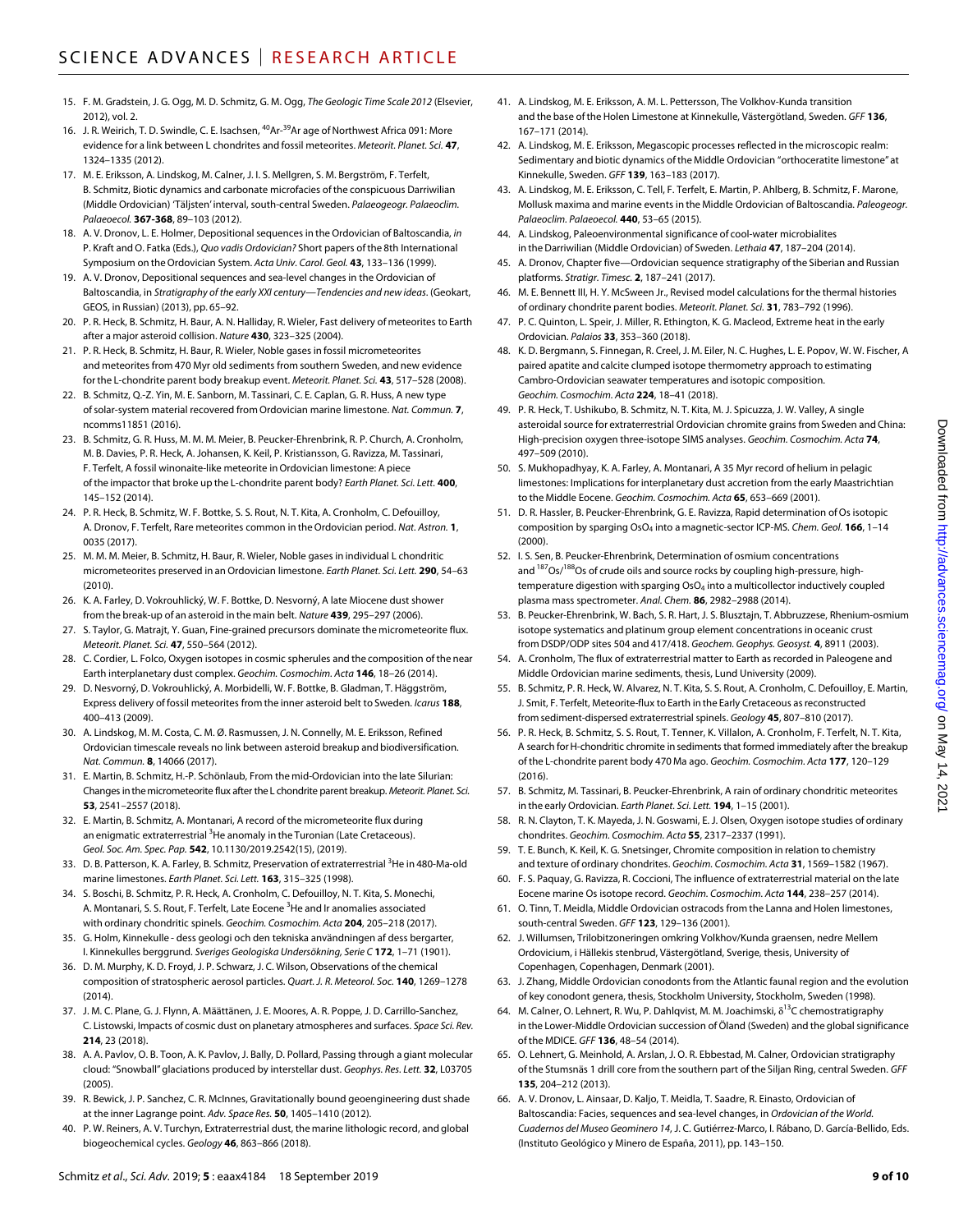- 67. C. A. Ross, J. R. P. Ross, North American depositional sequences and correlations, in *Ordovician Odyssey. Proceedings of the 7th International Symposium on the Ordovician System. Pacific Section*, J. D. Cooper, M. L. Droser, S. C. Finney, Eds. (SEPM, 1995), pp. 309–313.
- 68. A. Kanygin, A. Dronov, A. Timokhin, T. Gonta, Depositional sequences and paleoceanographic change intheOrdovician ofthe Siberian craton. *Palaeogeogr. Palaeoclim. Palaeoecol.* **296**, 285–296 (2010).
- 69. A. V. Dronov, A. V. Kanygin, A. V. Timokhin, T. Y. Tolmacheva, T. V. Gonta, Correlation of eustatic and biotic events in theOrdovician paleobasins of the Siberian and Russian platforms. *Paleontol. J.* **43**, 1477–1497 (2009).
- 70. S. Wenbo, Ordovician sea-level changes: Evidence from the Yangtze Platform. *Acta Palaeontol. Sinica* **46**, 471–476 (2007).
- 71. B. Yu, J. Chen, C. Lin, Cambrian-Ordovician sequence stratigraphy on the northern Tarim Platform and its correlation with Yangtze Platform and North China Platform. *Sci. China Ser. B* **44**, 373–384 (2001).
- 72. B. Videt, F. Paris, J.-L. Rubino, K. Boumendjel, M.-P. Dabard, A. Loi, J.-F. Ghienne, A. Marante, A. Gorini, Biostratigraphical calibration of third order Ordovician sequences on the northern Gondwana platform. *Palaeogeogr. Palaeoclim. Palaeoecol.* **296**, 359–375 (2010).
- 73. A. H. Westergård, Den kambro-siluriska lagerserien, in *Beskrivning till kartbladet Lidköping*, S. Johansson, N. Sundius, A. H. Westergård, Eds. (Sveriges Geologiska Undersökning, 1943), ser. Aa182, pp. 22–89.
- 74. B. Bohlin, Trilobites ofthe genus *Megistaspis* from the Vaginatum limestone of Scandinavia. *Bull. Geol. Inst. Univ. Uppsala* **38**, 155–205 (1960).
- 75. I. Leya, H.-J. Lange, S. Neumann, R. Wieler, R. Michel, The production of cosmogenic nuclides in stony meteoroids by galactic cosmic-ray particles. *Meteorit. Planet. Sci.* **35**, 259–286 (2000).
- 76. A. Lindskog, B. Schmitz, A. Cronholm, A. Dronov, A Russian record of a Middle Ordovician meteorite shower: Extraterrestrial chromite at Lynna River, St. Petersburg region. *Meteorit. Planet. Sci.* **47**, 1274–1290 (2012).
- 77. K. Shiraishi, Y. Osanai, H. Ishizuka, M. Asami, Geological Map of the Sør Rondane Mountains, Antarctica. Antarctic Geological Map Series, Sheet 35, Scale 1:250,000, National Institute of Polar Research, Tokyo (1997).
- 78. K. Shiraishi, D. J. Dunkley, T. Hokada, C. M. Fanning, H. Kagami, T. Hamamoto, Geochronological constraints on the Late Proterozoic to Cambrian crustal evolution of eastern Dronning Maud Land, East Antarctica: A synthesis of SHRIMP U-Pb age and Nd model age data, in *Geodynamic Evolution of East Antarctica: A Key to the East-West Gondwana Connection*, M. Satish-Kumar, Y. Motoyoshi, Y. Osanai, Y. Hiroi, K. Shiraishi, Eds. (Geological Society, London, Special Publications, 2008), vol. 308, pp. 21–67.
- 79. M. Huber, C. Ventura-Bordenca, S. Goderis, V. Debaille, P. Claeys, New micrometeorite collection site discovered at Widerøfjellet, Antarctica, Lunar Planetary Science Conference XLV (abstract), Lunar Planetary Institute, Houston (2014).
- 80. Y. Suganuma, H. Miura, A. Zondervan, J. Okuno, East Antarctic deglaciation and the link to global cooling during the Quaternary: Evidence from glacial geomorphology and <sup>10</sup>Be surface exposure dating of the Sør Rondane Mountains, Dronning Maud Land. *Quatern. Sci. Rev.* **97**, 102–120 (2014).
- 81. A. Lindskog, M. E. Eriksson, S. M. Bergström, S. A. Young, Lower-Middle Ordovician carbon and oxygen isotope chemostratigraphy at Hällekis, Sweden: Implications for regional to global correlation and paleoenvironmental development. *Lethaia* **52**, 204–219 (2019).
- 82. C. Suavet, P. Rochette, M. Kars, J. Gattacceca, L. Folco, R. P. Harvey, Statistical properties of the Transantarctic Mountains (TAM) micrometeorite collection. *Polar Sci.* **3**, 100–109 (2009).
- 83. S. Taylor, J. H. Lever, R. P. Harvey, Numbers, types and compositional distribution of an unbiased collection of cosmic spherules. *Meteorit. Planet. Sci.* **35**, 651–666 (2000).
- 84. S. Taylor, G. Matrajt, J. H. Lever, D. J. Joswiak, D. E. Brownlee, Size distribution of Antarctic micrometeorites, in *Workshop on Dust in Planetary Systems 2005 (ESA-SP643)*, H. Krueger, A. Graps, Eds. pp. 145–148 (2005).
- 85. M. J. Genge, M. van Ginneken, M. D. Suttle, R. P. Harvey, Accumulation mechanisms of micrometeorites in an ancient supraglacial moraine at Larkman Nunatak, Antarctica. *Meteorit. Planet. Sci.* **53**, 2051–2066 (2018).
- 86. E. Dobrica, C. Engrand, J. Duprat, M. Gounelle, A statistical overview of Concordia Antarctic micrometeorites, in 73rd Annual Meeting of the Meteoritical Society New York, NY, USA, Abstract #5213 (2010).
- 87. M. Shyam Prasad, N. G. Rudraswami, D. K. Panda, Micrometeorite flux on Earth during the last ~50,000 years. *J. Geophys. Res. Planets* **118**, 2381–2399 (2013).
- 88. J. A. Burns, P. I. Lamy, S. Soter, Radiation forces on small particles in the solar system. *Icarus* **40**, 1–48 (1979).

**Acknowledgments:** We are grateful to Göran, Gustav, Sören, and Stig Thor for long-term support with samples from the Thorsberg quarry. K. Deppert, P. Eriksson, and P. Kristiansson made this study possible at Lund University. Three reviewers helped to improve the paper. This is a contribution to the ongoing Ordovician IGCP 653 project. **Funding:** B.Sc. was supported by the Swedish Research Council, the Knut and Alice Wallenberg Foundation, and an ERC-Advanced grant (ASTROGEOBIOSPHERE 213000). P.R.H. was supported by the Tawani Foundation. M.M.M.M. was supported by an Ambizione grant from the Swiss National Science Foundation. A.D. was supported by the Regional Governmental Program of Competitive Growth of Kazan Federal University and Russian Foundation for Basic Research (grant N19-05-00748). D.A.T.H. was supported by a fellowship from the Leverhulme Trust. S.G., P.C., M.v.G., and B.So. were supported by the Belgian Science Policy (Belspo), the FWO, and the VUB strategic program. V.D. was supported by the FRS-FNRS, Belspo, and the ERC-Starting Grant (ISoSyC 336718). **Author contributions:** B.Sc. conceived and coordinated the project. K.A.F. performed the He-3 analyses. S.G. led the study of the Antarctic micrometeorites, supported by P.C., V.D., M.v.G., and B.So.. P.R.H. interpreted the <sup>21</sup>Ne results and drafted Fig. 3, with help from R.W. and M.M.M.M. B.P.-E. performed the osmium isotope analyses. A.D. contributed to the regional geology and sea level history of the Ordovician. J.F. focused on the effects of extraterrestrial dust in atmospheres. S.M.B. and D.A.T.H. were responsible for the broad area of Ordovician paleontology and stratigraphy. B.Sc., S.B., F.I., S.L., and E.M. recovered and analyzed the spinels and interpreted their origin. F.T. supervised the work in the Astrogeobiology Laboratory. B.Sc. wrote the first draft, and all authors contributed to the interpretation of the results and to the final text. **Competing interests:** The authors declare that they have no competing interests. **Data and materials availability:** All data needed to evaluate the conclusions in the paper are present in the paper and/or the Supplementary Materials. Additional data related to this paper may be requested from the authors.

Submitted 21 March 2019 Accepted 19 August 2019 Published 18 September 2019 10.1126/sciadv.aax4184

**Citation:** B. Schmitz, K. A. Farley, S.Goderis, P. R. Heck, S. M. Bergström, S. Boschi, P. Claeys, V.Debaille, A. Dronov, M. van Ginneken, D. A. Harper, F. Iqbal, J. Friberg, S. Liao, E. Martin, M. M. M. Meier, B. Peucker-Ehrenbrink, B. Soens, R. Wieler, F. Terfelt, An extraterrestrial trigger for the mid-Ordovician ice age: Dust from the breakup of the L-chondrite parent body. *Sci. Adv.* **5**, eaax4184 (2019).